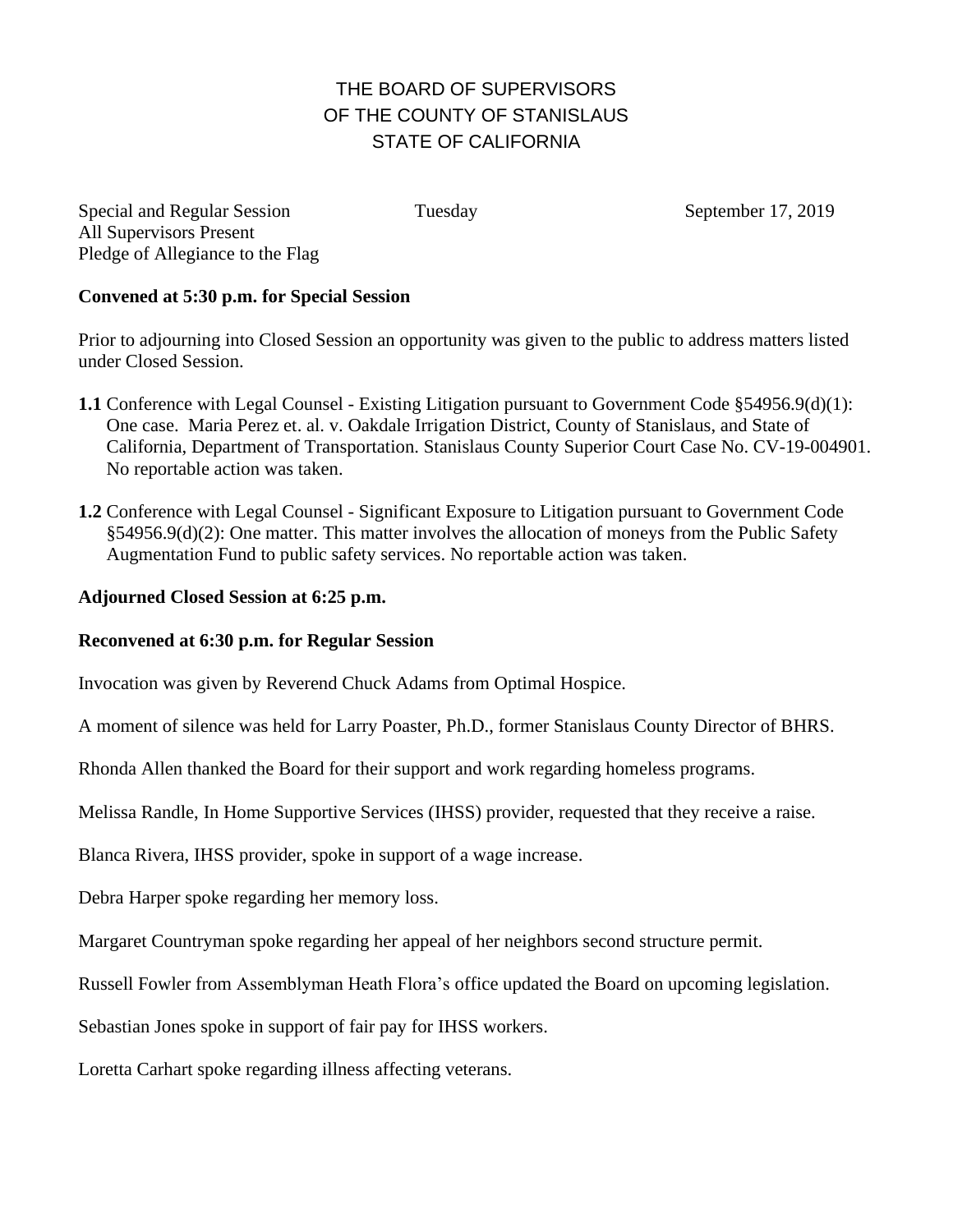Olsen/Chiesa unan. Adopted the consent calendar after removing from consent item **6.B 8**. Approval of a Five-Year Lease of a Property Located at 1128 9th Street, Modesto, California in the Unincorporated Area of Stanislaus County for Use as Emergency Family Housing – Chief Executive Office

**6.A.1** Approved the minutes of 09/10/2019

- **6.A.2** Approved appointment of Carol Kenyon to the East Side Mosquito Abatement District Board of Trustees 2019-0560
- **6.B.1** Approved Amendment No. 3 to the Restated and Renewed Independent Contractor Services Agreement with Stan Boyett & Son, Inc., for Fuel Card Services to adjust the not-toexceed contract amount from \$4,600,000 to \$5,350,000 and to extend the term 10/06/2019 through 01/31/2020; and, authorized the Purchasing Agent to sign the amendment identified above, on behalf of the County – GSA 2019-0561
- **6.B.2** Approved a Professional Design Services Agreement with Salas O'Brien for professional mechanical engineering design and consulting services at various locations on an asneeded basis for a not to exceed amount of \$750,000; and, authorized the Purchasing Agent to sign the agreement and any subsequent amendments to the agreement on behalf of the County for an overall total not to exceed amount of \$750,000 – GSA 2019-0562
- **6.B.3** Approved the purchase of an upgrade to the document management system from Granicus, Inc. to replace the current system, which is now obsolete; authorized the Clerk-Recorder to contract with Granicus, Inc. for the purchase of an upgraded document management system, which includes licenses, professional services, software support, and ongoing maintenance and upgrades; and, authorized the Purchasing Agent to sign the agreement with Granicus to purchase upgraded equipment and ongoing maintenance – Clerk Recorder 2019-0563
- **6.B.4** Approved a full day holiday for Tuesday, 12/24/2019; and, authorized the closure of County Offices on Tuesday, 12/24/2019 – CEO 2019-0564
- **6.B.5** Approved recommended health insurance rates as provided in Attachment 1, of the agenda item, to be charged in the employee medical, dental, and vision self-insurance programs for calendar year 2020 – CEO-Risk Management 2019-0565
- **6.B.6** Approved the 2019 Stanislaus County Legislation Platform CEO 2019-0566
- **6.B.7** Authorized the Sheriff to submit a joint grant application with the City of Modesto to the Bureau of Justice Assistance, and to accept the grant if awarded, for 2019 Edward Byrne Memorial Justice Assistance Grant (JAG) funding to enhance criminal justice processes; and, authorized the Chairman to sign the Memorandum of Agreement between the County of Stanislaus and the City of Modesto for the JAG Program Award – Sheriff

C-6-N-4 2019-0567

- **6.C.1** Approved Amendment No. 3 to the Drake Haglan and Associates professional design services agreement for the Golden State Boulevard, Golf Road, Berkeley Avenue Intersection Project, in the amount of \$110,828; with a new, not-to-exceed, total contract amount of \$860,940; and, authorized the Director of Public Works to execute the amendment with Drake Haglan and Associates in the amount of \$110,828 and to sign necessary documents – PW 2019-0569
- **6.C.2** Introduced and waived the first reading of Ordinance 1254 amending Chapter 11.16 of the Stanislaus County Code, to include an expanded definition to exempt vehicles directly engaged in agricultural production from truck route restrictions; and, finds that the subject ordinance change is not subject to the CEQA (Public Resources Code, Sections 21000 et. Seq.) – PW ORD-56-O-2 2019-0570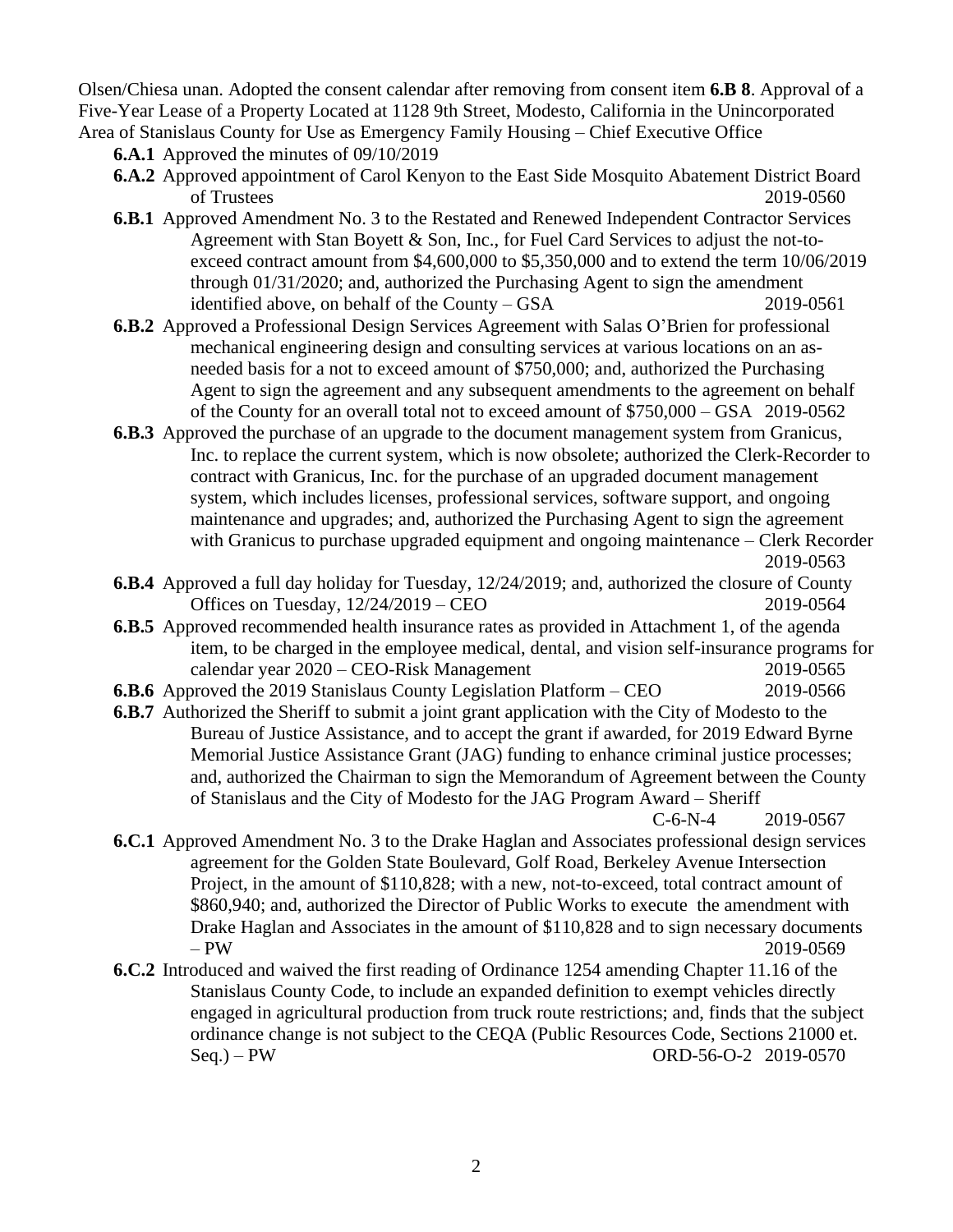- **6.C.3** Approved the installation of Stop Sign Traffic Control on Hammett Road at the Highway 99 interchange; finds and determined that the installation of stop sign control is a Class 1, categorically exempt project under the provisions of Section  $15301(c)$  of the CEQA Guidelines; and, authorized the Director of Public Works to take any action necessary to carry out the purpose and intent of these recommendations – PW 2019-0571
- **6.C.4** Awarded the first phase contract for Engineering Design Services to Wood Rodgers of Sacramento, CA, for the Crows Landing Industrial Business Park Phase 1A Infrastructure Design Project; authorized the County Purchasing Agent to execute a total contract with Wood Rodgers in the amount of \$3,999,764 for Phase 1A and to sign necessary documents, including any amendments to the agreement not to exceed 10%; authorized the Director of Public Works to take any appropriate action necessary to carry out the purpose and intent of these recommendations; and, authorized the Auditor-Controller to increase appropriations in the CEO-Crows Landing Air Facility budget, per the budget journal, attached to the agenda item – PW 2019-0572

Chiesa/Olsen unan. **6.B.8** Approved entering into a five-year lease for a motel property to be used as an emergency family shelter located in the unincorporated area of the County at 1128 South 9th Street, Modesto, CA 95350; authorized the Chief Operations Officer to execute the lease and carry out such other tasks as may be necessary to implement the lease and utilized the leased property as an emergency family shelter; and, authorized the Director of CSA, or her designee, to negotiate and execute an operator agreement for this project – CEO 2019-0568

Olsen/Berryhill unan. **8.1** Accepted the 2019-2020 Recommended Final Budget of Budget Period 2018- 2019/2019-2020 from the CEO; conducted the scheduled public hearing to receive public comment and input on the recommended operational plan for FY 2019-2020; directed and approved any changes the Board chooses to make and then adopt the 2019-2020 Recommended Final Budget; authorized the CEO and the Auditor-Controller to make the necessary technical adjustments to implement the 2019-2020 Adopted Final Budget; directed the CEO and the Auditor-Controller to prepare the Adopted Final Budget document and supporting schedules in accordance with State law and submit to the State Controller prior to 12/01/2019; amended the Salary and Position Allocation Resolution to reflect the recommended changes in the 2019-2020 Recommended Final Budget, as outlined in the Staffing Impacts section of the agenda item and detailed in Attachment 3, of the agenda item, to become effective the start of the first full pay period beginning on or after 09/28/2019, unless otherwise indicated, and for equity adjustments subject to ratification by involved bargaining units; approved contracts and/or agreements listed on Attachment 4, of the agenda item, in cumulative amounts of \$200,000 or more as of 07/01/2017 and authorized the GSA Director/Purchasing Agent or Department Head to sign; approved a total appropriations/budgetary limit for annual appropriations of tax revenue for FY 2019-2020 in accordance with the provisions of Proposition 4 and 111, and establish a General Operating Limit of \$413,720,038 using the Population and Inflation Methodology per Attachment 6, of the agenda item; and, approved and accepted the 2018-2019 Stanislaus County Annual Report per Attachment 8, of the agenda item – CEO 2019-0573

**Corr 1** Referred to the DER, a Notice of Intent to Adopt a Groundwater Sustainability Plan from the Northern and Central Delta Mendota Groundwater Sustainability Agencies.

**Corr 2** Referred to the DER, a notice from Chemurgic Agricultural Chemicals, Inc. inviting comments regarding the completion of environmental clean-up activities at 3106 South Faith Home Road in Turlock, CA.